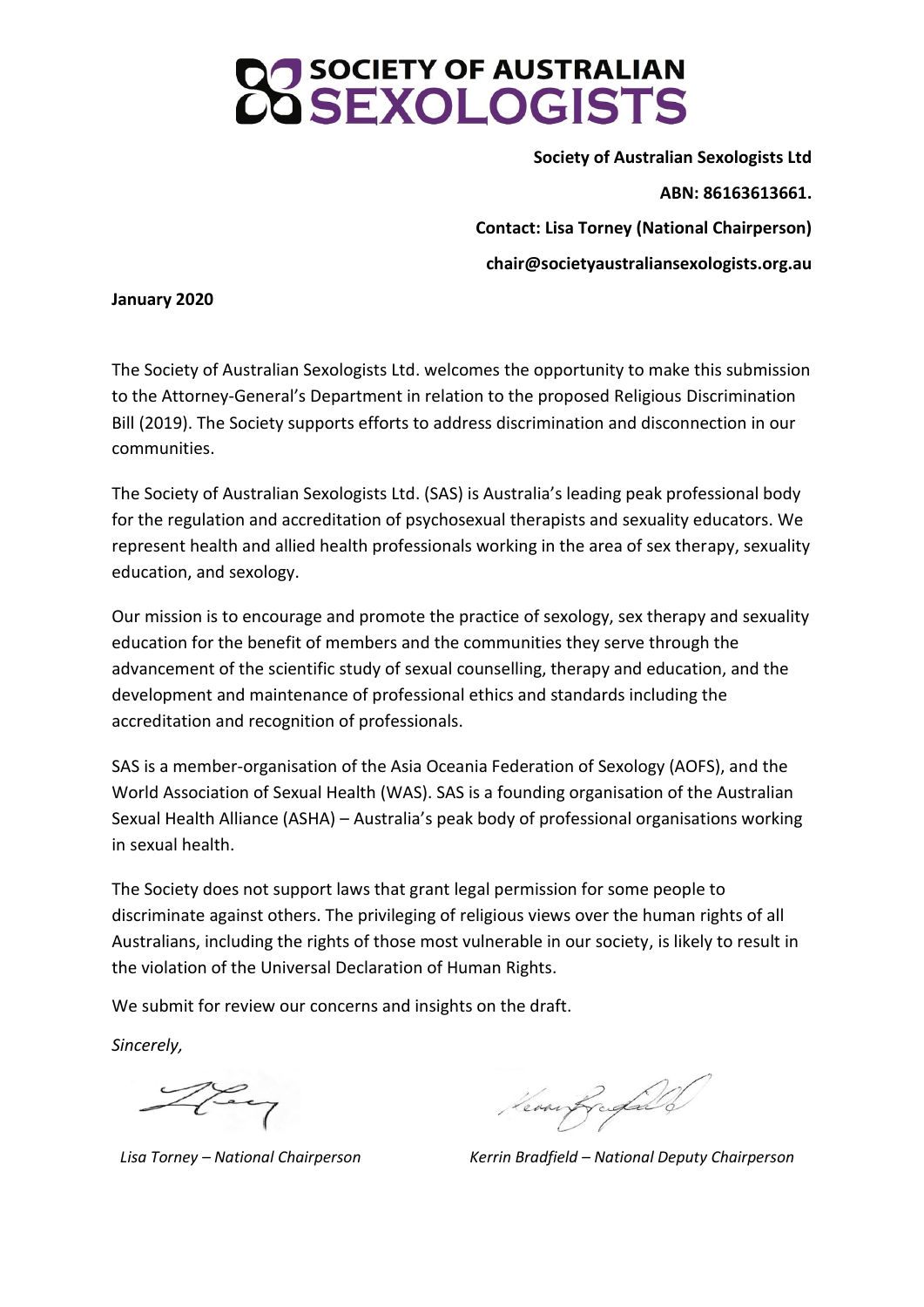# **J** SOCIETY OF AUSTRALIAN<br>J SEXOL OGISTS

### **OVERALL CONCERNS**

The proposed Religious Discrimination Bill (2019) and the second draft amendments still hold many areas of concern for Society of Australian Sexologists Ltd. (SAS), notably in relation to First Nation people, LGBTIQA+, CALD, sex workers, people with disability, youth, and other marginalised groups in our society. The proposed Bill represents an impingement on our organisational role in upholding ethical standards of practice<sup>1</sup> that are central to the safe and inclusive provision of sexual healthcare and education.

The predominant issues are, that the proposed Bill:

- does not provide explicit recognition of the spirituality of First Nation's people, with no meaningful protections for Aboriginal and Torres Strait Islander people or their cultures;
- enables discrimination by removing much needed protections from already marginalised and stigmatised groups;
- privileges religious views over health care needs which is a violation of human rights and sexual rights; and
- entrenches into law that a protected group can legally discriminate against unprotected groups.

Upholding human rights, and sexual rights, requires strong leadership in the face of discrimination. Religion in and of itself does not represent a vulnerability requiring protection in Australia. The vulnerability lies at the intersection of religion and diversity. The many individuals and groups that sit outside the margins of dominant patriarchal, hetero and cis normative ideals are the most at risk irrespective of their religious denomination.

If introduced, this Bill would have negative and far reaching consequences. Specifically;

- reduce access to healthcare for all Australians by providing practitioners with a national, broad and unprecedented freedom to refuse treatment to patients on religious grounds
- hinder the growth of inclusive and safer workplaces for all employees, and the people they do business with
- allow people who wish to express prejudiced, harmful or dangerous views about women, people with disabilities, LGBTIQA+ people and others, to hide behind their religiosity, free from any consequences

<sup>&</sup>lt;sup>1</sup> The Society of Australian Code of Ethics and Practice is grounded in the World Association's Declaration of Sexual Rights which in turn is grounded in the Universal Declaration of Human Rights. This document, and its grounding documents, support the idea of human rights for all.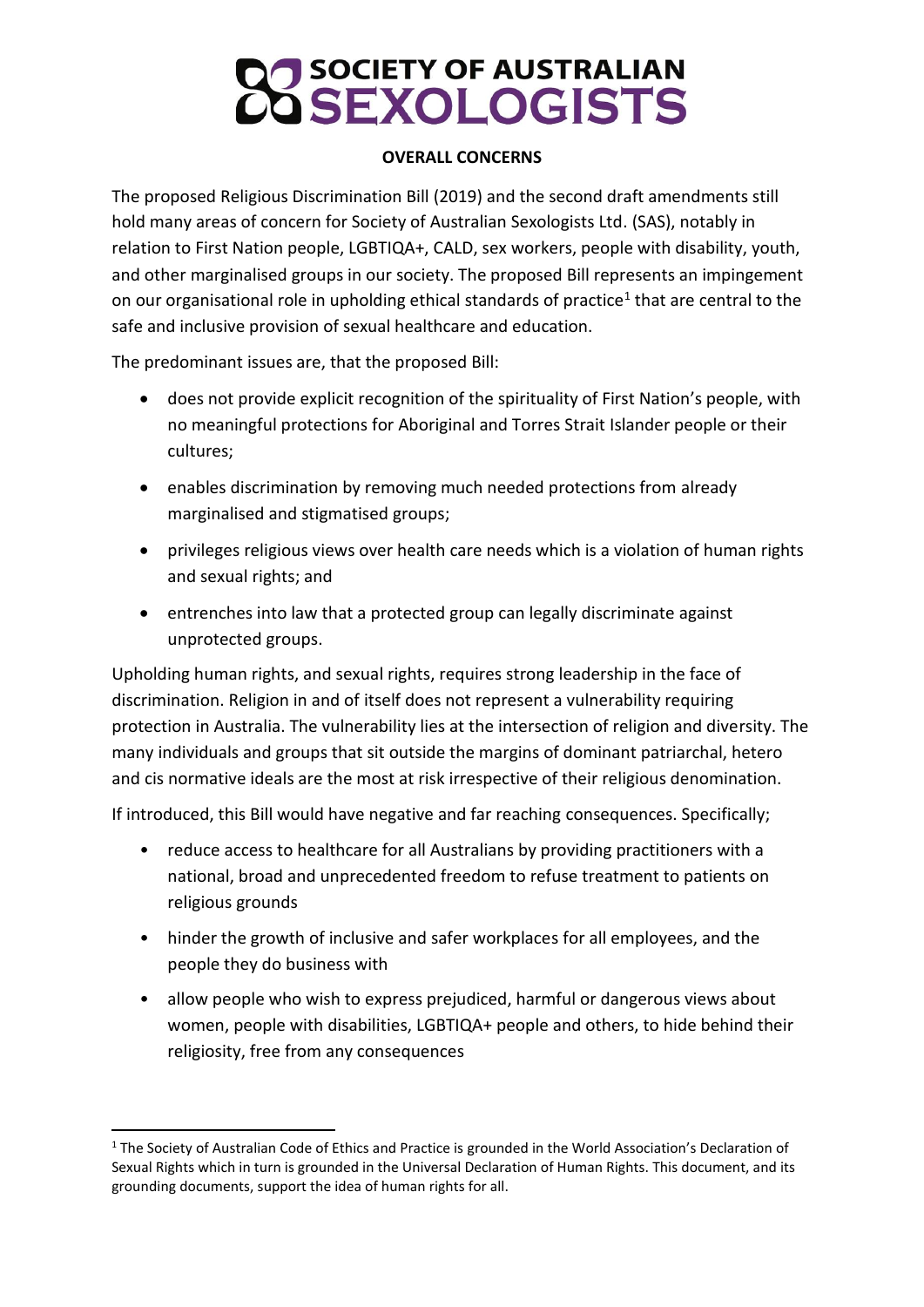• grant religious and non-religious corporations an unprecedented right to bring discrimination complaints directly and on their own behalf, handing them a resource specifically to silence individuals with already little power and voice

As a member organisation of the World Association of Sexual Health, SAS and its members adhere to upholding the Declaration of Sexual Rights (2014; [available](https://worldsexualhealth.net/wp-content/uploads/2013/08/declaration_of_sexual_rights_sep03_2014.pdf) online) and commit to recognising how vulnerability shows up in their work and with the people they serve. The Declaration of Sexual Rights forms an important foundation for ethical practice that respects human rights, heals trauma, protects the vulnerable, and celebrates diversity.

The Declaration:

- States that sexual rights are grounded in universal human rights that are already recognized in international and regional human rights documents, in national constitutions and laws, human rights standards and principles, and in scientific knowledge related to human sexuality and sexual health;
- Reaffirms that sexuality is a central aspect of being human throughout life, encompasses sex, gender identities and roles, sexual orientation, eroticism, pleasure, intimacy, and reproduction. Sexuality is experienced and expressed in thoughts, fantasies, desires, beliefs, attitudes, values, behaviours, practices, roles, and relationships. While sexuality can include all of these dimensions, not all of them are always experienced or expressed. Sexuality is influenced by the interaction of biological, psychological, social, economic, political, cultural, legal, historical, religious, and spiritual factors;
- Recognises that sexuality is a source of pleasure and wellbeing and contributes to overall fulfillment and satisfaction;
- Reaffirms that sexual health is a state of physical, emotional, mental and social wellbeing in relation to sexuality; it is not merely the absence of disease, dysfunction or infirmity. Sexual health requires a positive and respectful approach to sexuality and sexual relationships, as well as the possibility of having pleasurable and safe sexual experiences, free of coercion, discrimination and violence;
- Reaffirms that sexual health cannot be defined, understood or made operational without a broad understanding of sexuality; and
- Reaffirms that for sexual health to be attained and maintained, the sexual rights of all persons must be respected, protected and fulfilled.

Of relevance to this proposed Bill, the Declaration of Sexual Rights:

- Recognises that sexual rights are based on the inherent freedom, dignity, and equality of all human beings and include a commitment to protection from harm;
- States that equality and non-discrimination are foundational to all human rights protection and promotion and include the prohibition of any distinction, exclusion or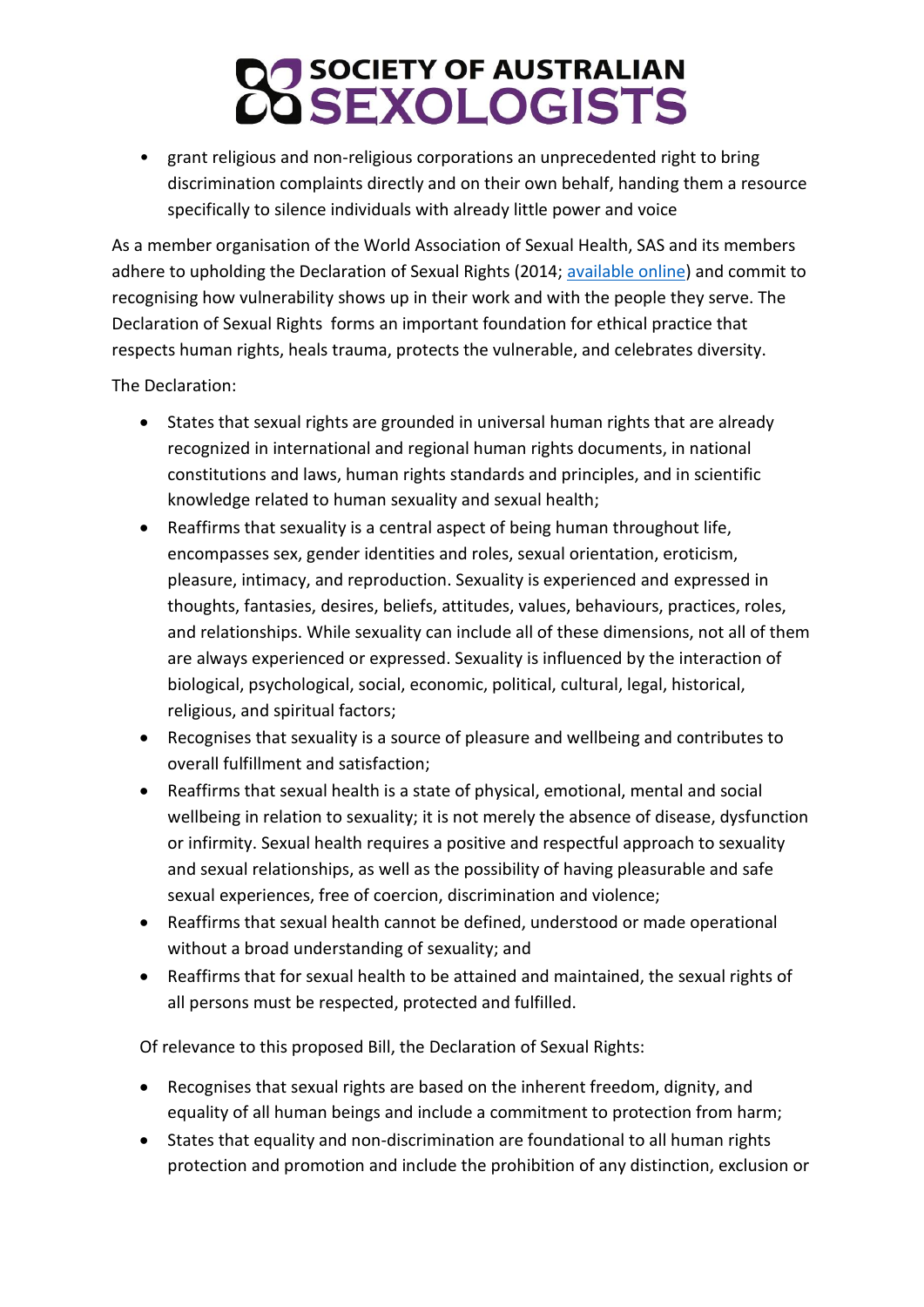# **CO SOCIETY OF AUSTRALIAN<br>CO SEXOLOGISTS**

restriction on the basis of race, ethnicity, colour, sex, language, religion, political or other opinion, national or social origin, property, birth or other status, including disability, age, nationality, marital and family status, sexual orientation and gender identity, health status, place of residence, economic and social situation;

- Recognises that a persons' sexual orientations, gender identities, gender expressions and bodily diversities require human rights protection; and
- Recognises that all types of violence, harassment, discrimination, exclusion, and stigmatization are violations of human rights, and impact the wellbeing of individuals, families and communities;
- Affirms that the obligations to respect, protect and fulfill human rights apply to all sexual rights and freedoms.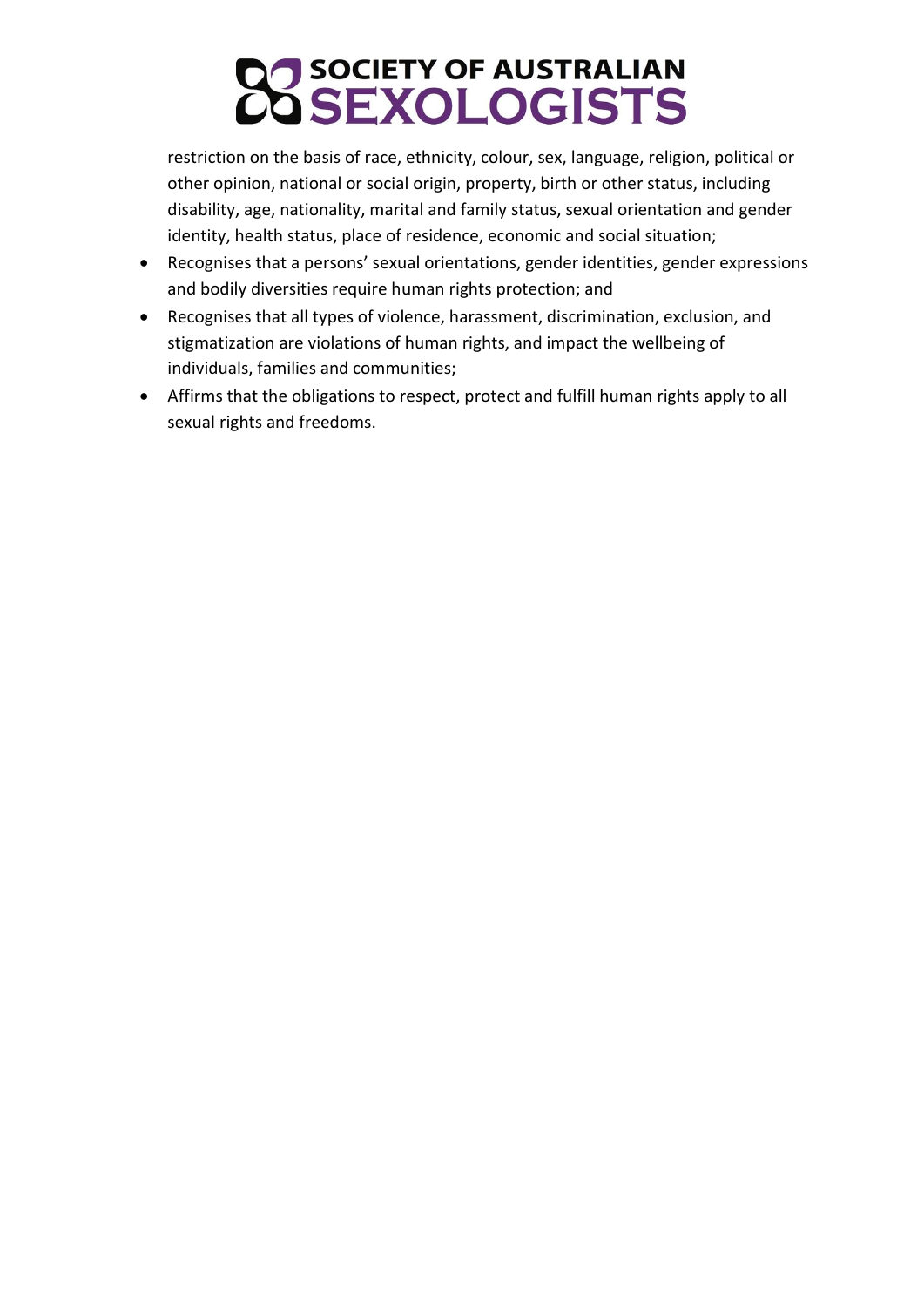### **SPECIFIC CONCERNS**

### **1. Removal of existing discrimination protections**

### *The issue:*

Australia is a global leader in anti-discrimination and equality legislation however this new Bill proposes to water down these protections for the people who need them most.

There is a wealth of evidence demonstrating that strengthening our diverse and complex population will come from creating connection, inclusion, and understanding. We must look toward legislation and social norms that make it unacceptable to intimidate and threaten, actions which are often born out of fear and ignorance.

The Society of Australian Sexologists are committed to creating professional practices, education systems, and therapeutic engagements which are centred on acceptance and we reject the introduction of harmful practices that seek to stigmatise, discriminate, and ostracise individuals for healthy, developmentally appropriate, consensual behaviours and identities that are supported by science and evidence. To this end, SAS holds its members to a strict Code of Ethics and Practice [\(available online\)](https://societyaustraliansexologists.org.au/wp-content/uploads/2018/10/SAS-Code-of-Ethics-and-Practice-2014.pdf) founded on the Declaration of Sexual Rights.

### *Our recommendation:*

The Society of Australian Sexologists Ltd. supports the removal of Section 42 as we do not believe that protecting people of faith should also mean protecting them from unlawfully discriminating. Conventional protections already guard an individual's right to express their faith by requiring any restrictions to be reasonable. Discrimination should not be tolerated in our society and we should support religions to promote greater harmony and connection in their actions, not greater segregation and fear.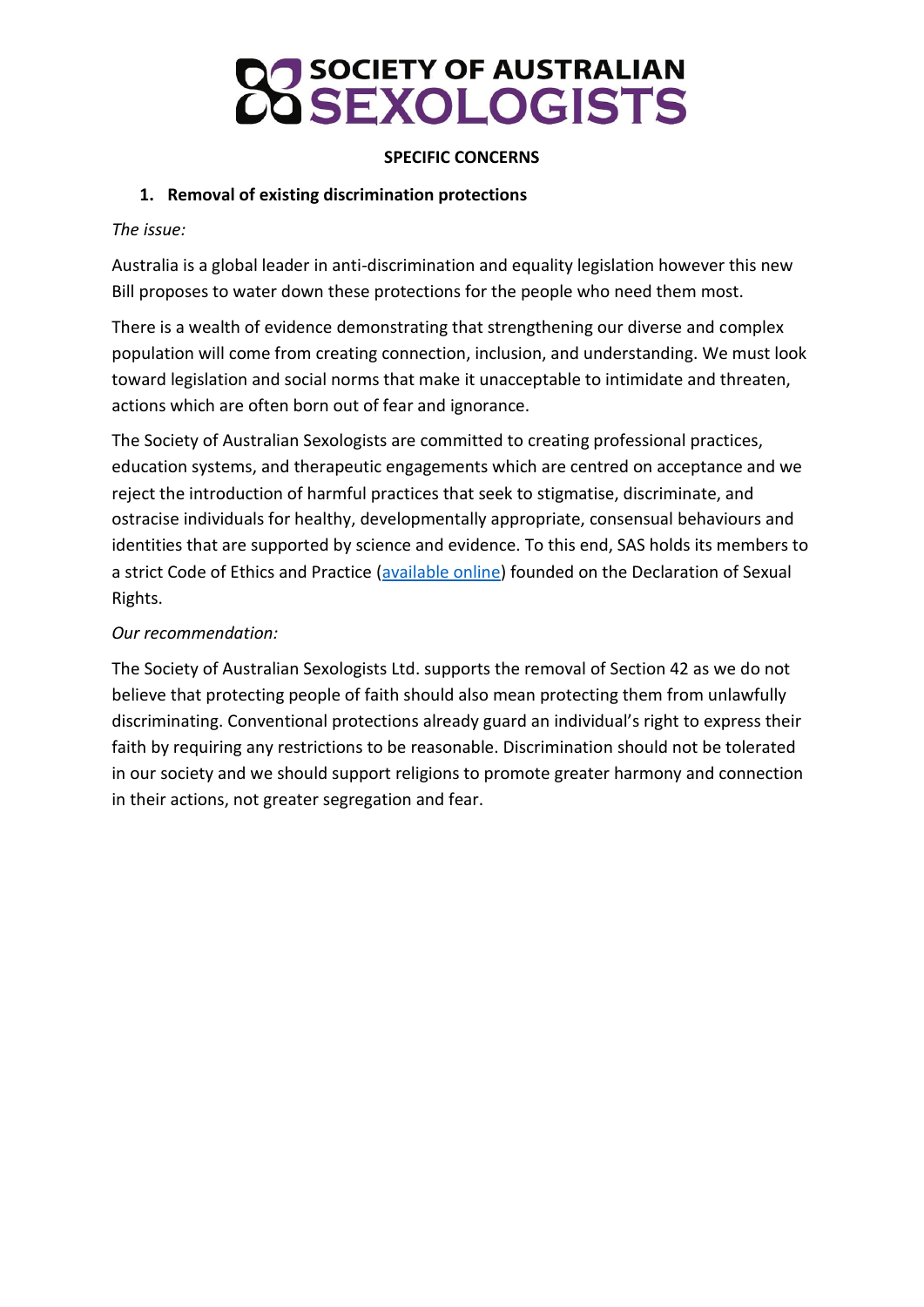

### **2. 'No Consequences for conduct' clause**

*The issue:*

This clause will hinder the ability of the Society of Australian Sexologists Ltd., and other professional bodies, to uphold its Code of Ethics and Practice, particularly Section 11 of SAS's Code of Ethics and Practice as listed below:

### **11. ANTI - DISCRIMINATORY PRACTICE**

*11.1 Issues of prejudice and stereotyping are universal. Members must be alert to their own biases, prejudices and stereotypes and how these may impact upon the therapeutic relationship*

*11.2 Attitudes, assumptions and values can be identified by the language used and interventions offered. Members must ensure that interventions offered are culturally sensitive to Clients and that minority populations are considered and are given a voice*

*11.3 Autonomy and right to self-determination of Clients and of others with whom they may be involved must be protected, subject to the limits of confidentiality and safety*

*11.4 The Society and its Members do not support 'reparative' therapy of members of sexual minorities. All Members must agree to comply with this statement*

As a peak professional body, the ability to hold our members accountable to a Code of Ethics and Practice is an important protection for the field of sexology and in the communities we work. The ability of SAS to reasonably respond in an appropriate and public way when members make statements that erode public trust in our profession should not be impacted by legislation. Public trust is built through our complaints process and an enforceable code of ethics, ensuring that issues are currently dealt with in a timely and professional manner.

We actively promote inclusion and encourage our members to find and build workplaces that are inclusive and safe. They also need legal protection to remove employees who discriminate and use malicious language that furthers harm, often to people who have already experienced trauma, to enable our members to uphold our professional standards and the foundations of the work we do.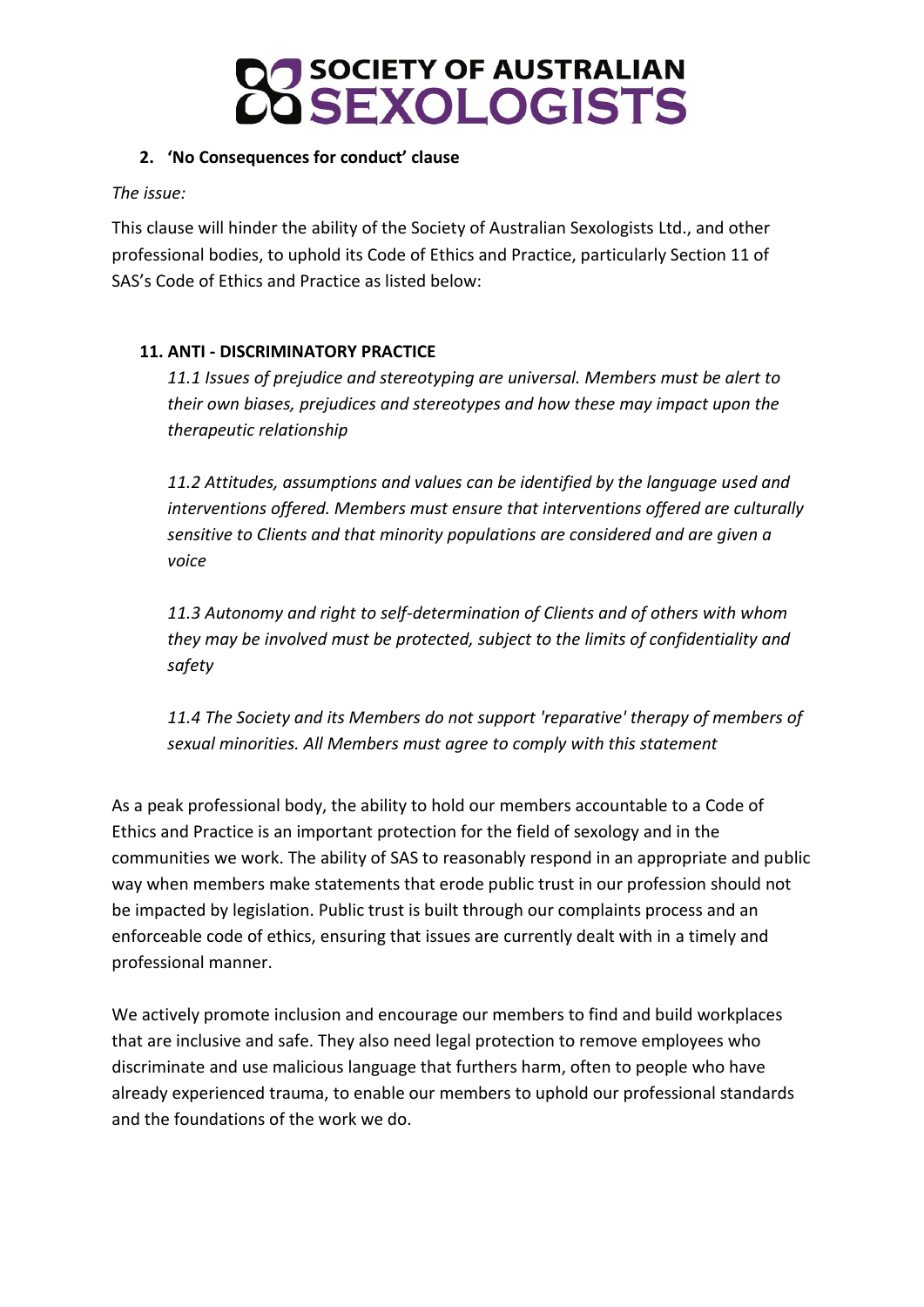## **CO SOCIETY OF AUSTRALIAN<br>CO SEXOLOGISTS**

To ignore the potential harm caused to our profession and members and affording some members a greater level of protection in breaching our code of ethics is unacceptable and only seeks to reinforce the risk of unethical and dangerous practices.

### *Our recommendation:*

The Society of Australian Sexologists supports the removal of subsections 8(3)-(5) and 32(6). Existing discrimination protections protect the ability for people to express their faith without requiring restrictions on religious expression, especially outside work contexts, to be reasonable.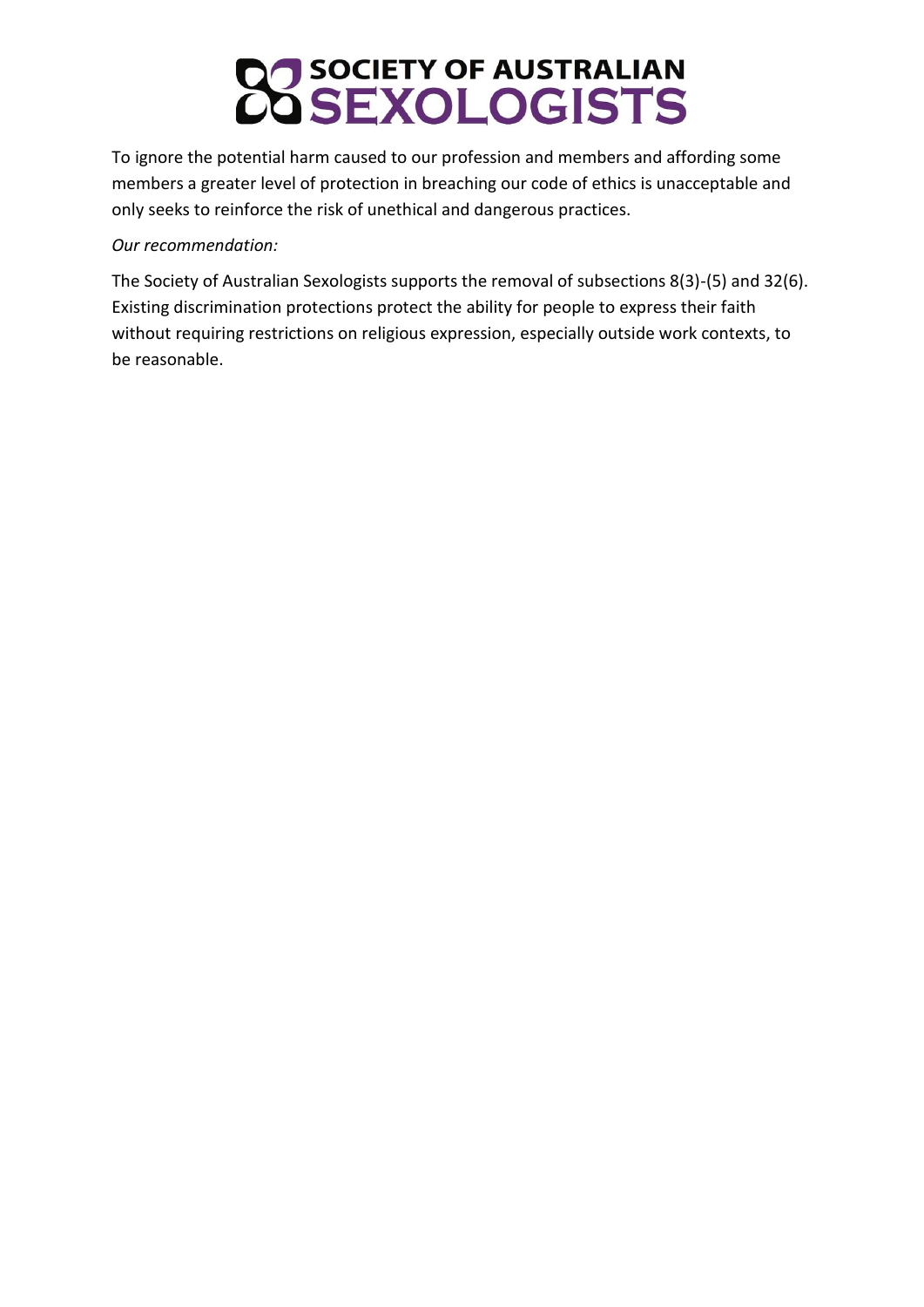### **3. Compromising access to healthcare**

### *The issue:*

The refusal of healthcare based on religious beliefs is an unacceptable standard in Australia. There are already clauses in many state's legislation allowing for conscientious objection to abortion and euthanasia. Health sector employers and professional bodies require independence to impose policies, and codes of ethics and practice that require members to treat all patients according to their health, needs not their membership of a group, to avoid the risk of compromising healthcare, health outcomes, and increasing health disparity.

A guiding principle of health and human services is to do no harm. Allowing practitioners to refuse not only the treatment or service of an individual but to also refuse to refer is an especially dangerous precedent with the potential to cause significant harm to already marginalised groups.

There should also be no impingement on the professional and regulating bodies of healthcare practitioners in Australia that would limit them from upholding the ethical standards of their profession, chiefly for registration and accreditation.

Informed consent is a cornerstone of human rights and healthcare, and it would be dangerously impacted by legislation that permits health practitioners to withhold information from specific people or populations. The current proposal extends to cover services that practitioners participate in, meaning that a practitioner could withhold details of a treatment or service (a potentially lifesaving one) if it contradicted their religious beliefs. The role of a practitioner is to provide full and impartial information to allow clients/patients to make informed decisions about their own wellbeing.

With particular regard to sexual rights, these precedents could mean that some practitioners neglect sexual health for anyone outside of marriage; deny services or referral for groups such as people with diverse sexual orientation and gender identities (SOGI), in polyamorous relationships, first nations people, and many other groups at greater risk of poor health outcomes and increased risk to sexual health issues.

A practical example which highlights the potential harm would be in relation to preexposure prophylaxis (PrEP) for the prevention of HIV. Australia is leading the world in the reduction of HIV and is one of the few countries on track to achieve significant reductions in new infections in these populations. Interestingly for the first time ever, new infections amongst middle-aged heterosexual men have overtaken those in other key affected populations. Previously targeted high-risk groups such as gay cis men, transwomen, and other SOGI individuals could potentially be denied this life-saving medication. There is also potential that they could be denied knowledge of its existence, refused referral to a prescribing practitioner, or denied service at a pharmacy. The only outcome of these would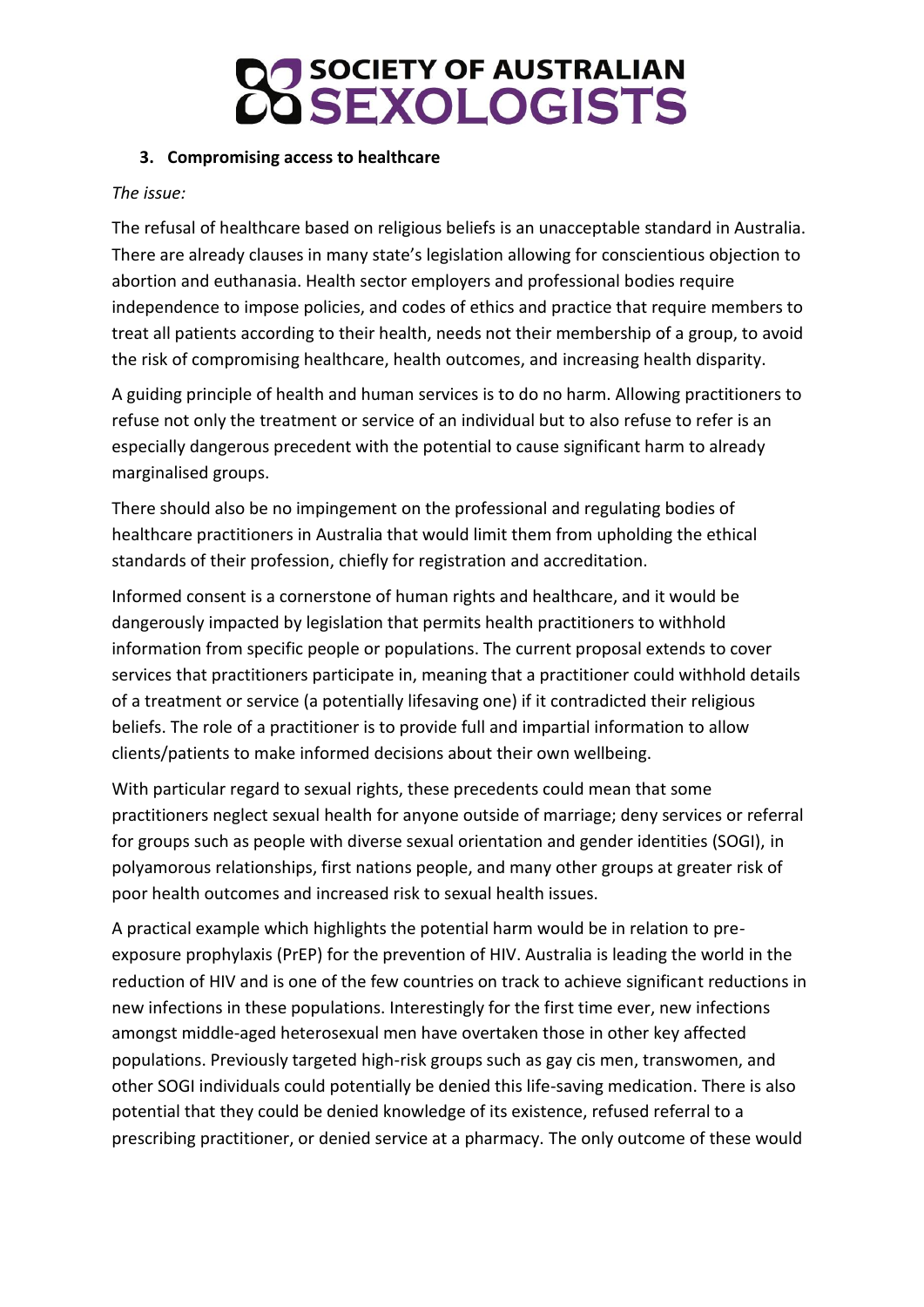## **CO SOCIETY OF AUSTRALIAN<br>CO SEXOLOGISTS**

be an increase in new infections which puts the entire community at risk and increases the burden of disease including an economic burden on the government.

### *Our recommendation:*

The Society of Australian Sexologists recommends that subsections 8(6)-(7) and 32(7) be removed. Existing discrimination protections would protect the ability of practitioners to practice in accordance with their faith without prioritising religious views over a patient's right to access healthcare. Laws should never authorise adverse impacts on a patient or communities health, or the refusal of treatment to patients without safeguards such as a comprehensive referral plan.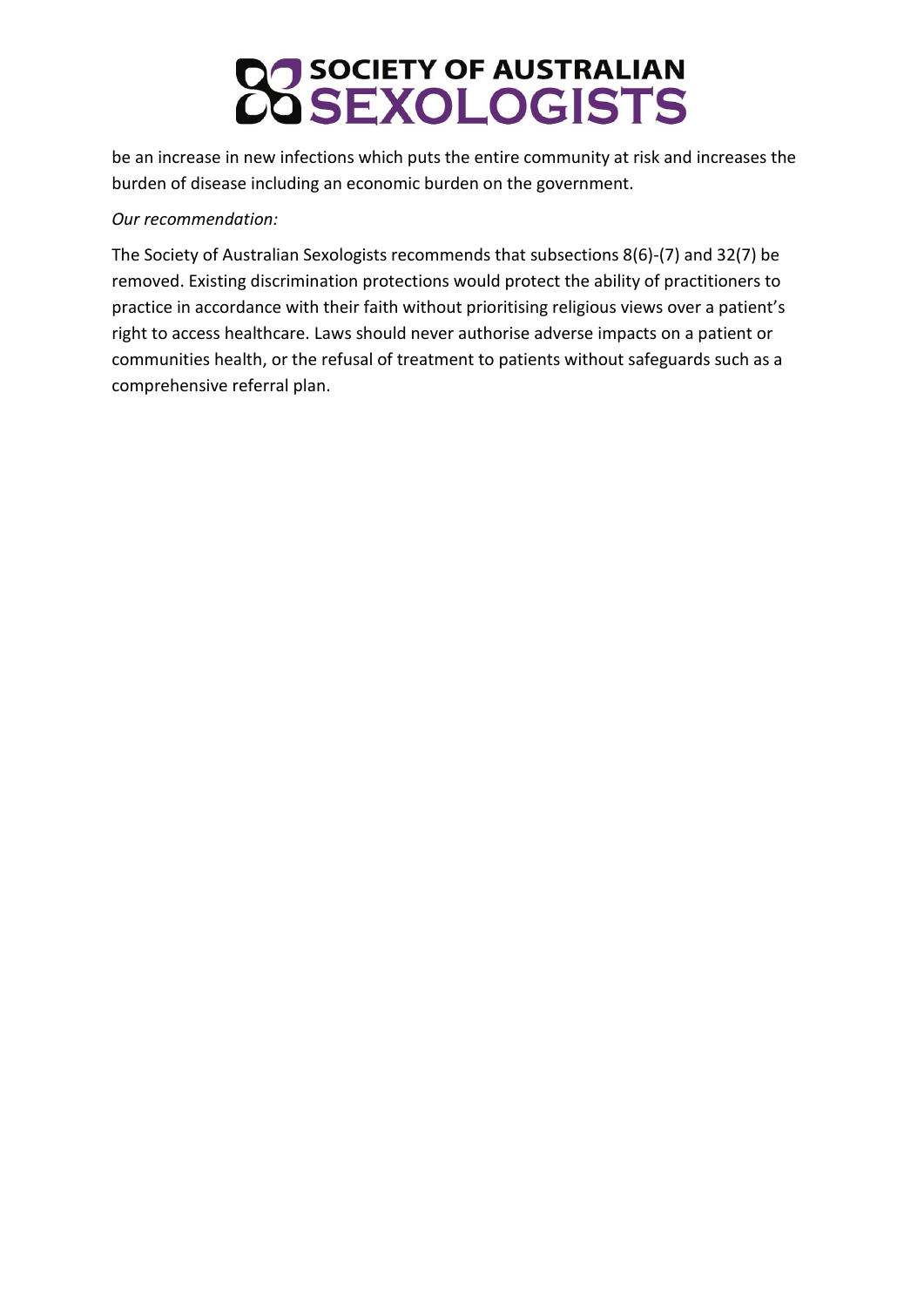### **4. Double standards in education, accommodation, and service delivery**

### *The issue:*

To grant a wide-reaching exemption to some people to discriminate in the delivery of education, accommodation, and employment has the potential to create significant disharmony and discrimination in our communities. The proposed sections also place minority faith groups most at risk.

Another important outcome to consider when granting the ability to actively exclude people of different faiths and ideologies from education, accommodation, and services is the radicalisation of people, particularly youth, within insular religious groups. It is well documented that isolation leads to segregation from society (community), in turn a regression of ideas and philosophical indoctrination. To set in place legislation which is active in its promotion of isolation and homogeneity will only increase great radicalisation in Australia.

The solution to addressing discrimination and fear is inclusion. The more diverse spaces and experiences are, the more open-minded people become. We need to remove any legislation that seeks to cut off ideologies from mainstream conversations around difference.

Of concern is the way this proposal relates to service delivery. Older LGBTIQA+ Australians are already at much higher risk of elder abuse relating to several cumulative life experiences including being silenced and stigmatised, loss of family and support connections, and lifetime employment issues. To extend discrimination into aged care and home care providers, particularly whilst the *Royal Commission into Aged Care Quality and Safety* is still underway is negligent.

Another important concern for SAS is this Bill's impingement on sexuality education in schools. To tailor sexuality education based on religious ideology is a dangerous precedent that will directly increase harm not only for normative youth but for those on the margins. This approach is directly linked to higher youth pregnancy, higher youth STI rates, and higher rates of sexual assault. There is international evidence and policy to support comprehensive sexuality education, which is inclusive, age appropriate, and unbiased. To deny young people access to information is a model we see frequently in America with abstinence approaches mandated in many states.

### *Our recommendation:*

Any religious exemption must include better balancing mechanisms to protect the rights of individuals who are employed, enrolled, or interact with such organisations or who rely on government-funded services delivered by these organisations. Government funded services should not be allowed to discriminate based on religion as to do so further entangles church and state in this country.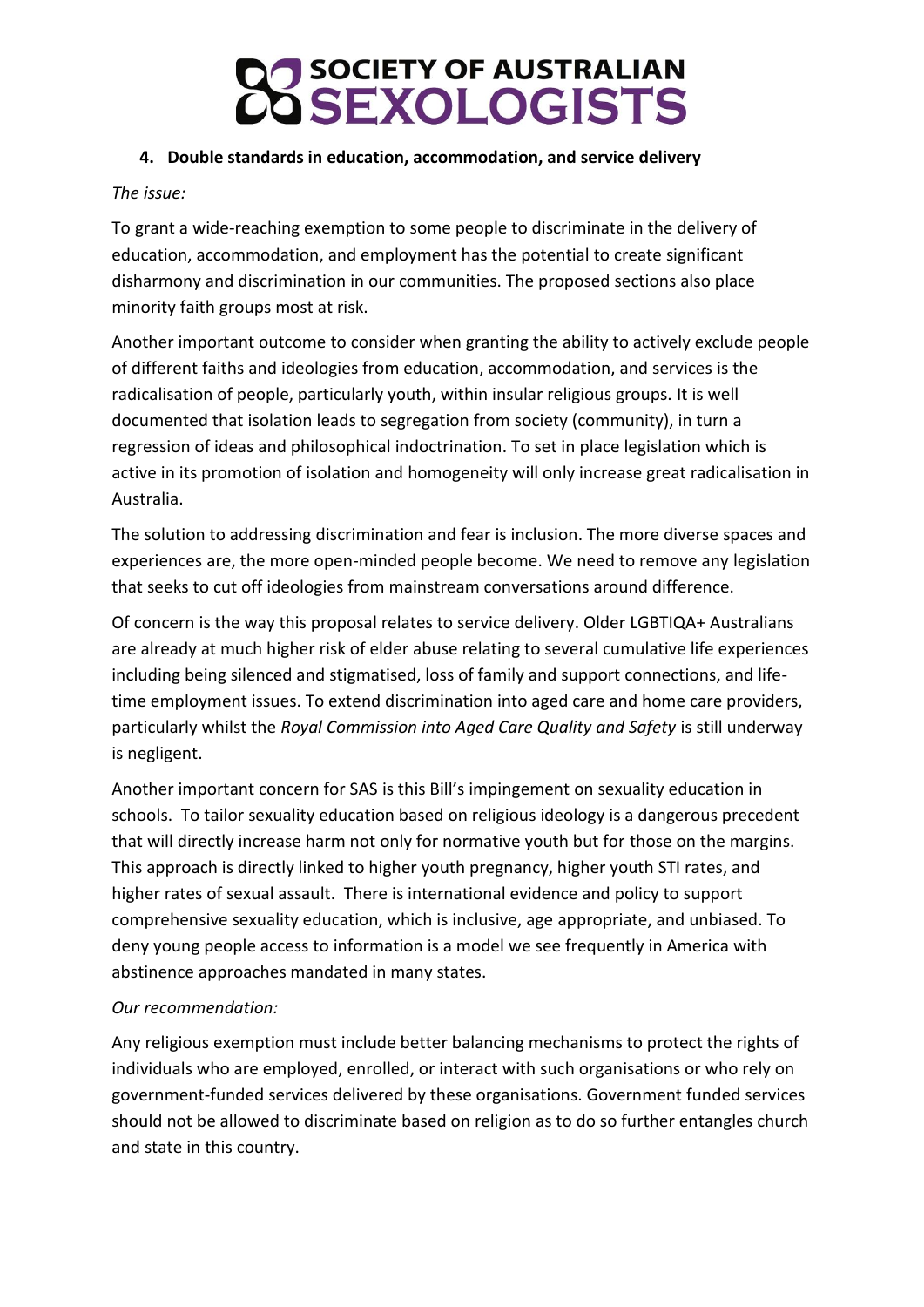### **5. 'It just takes two' test**

### *The issue:*

The Bill lowers that standard on what is considered a religious doctrine, tenet, belief, or teaching and provides special protection to much more extreme and unorthodox beliefs.

There is the potential for those individuals, charities, and organisations who wish to discriminate against others with different beliefs to do so by pointing to doctrines, tenets, beliefs or teachings that only one other person must reasonably consider to be part of their brand of faith.

This low onus of proof as a basis for discrimination is an unacceptable inclusion which is subjective and creates a legal loophole for more radical and extreme ideologies. A person who believes what you believe should not legally be the arbiter of whether you are correct in what you say your beliefs entail.

### *Our recommendation:*

The Society of Australian Sexologists recommends redrafting all provisions which contain the 'It Just Takes Two' test. If people are to be afforded protection for their religious doctrine, tenet, belief or teaching, the Bill must ensure that consistent with article 18(3) of the International Covenant on Civil and Political Rights, no conduct is protected, authorised or permitted where it is contrary to 'public safety, order, health, or morals or the fundamental rights and freedoms of others'.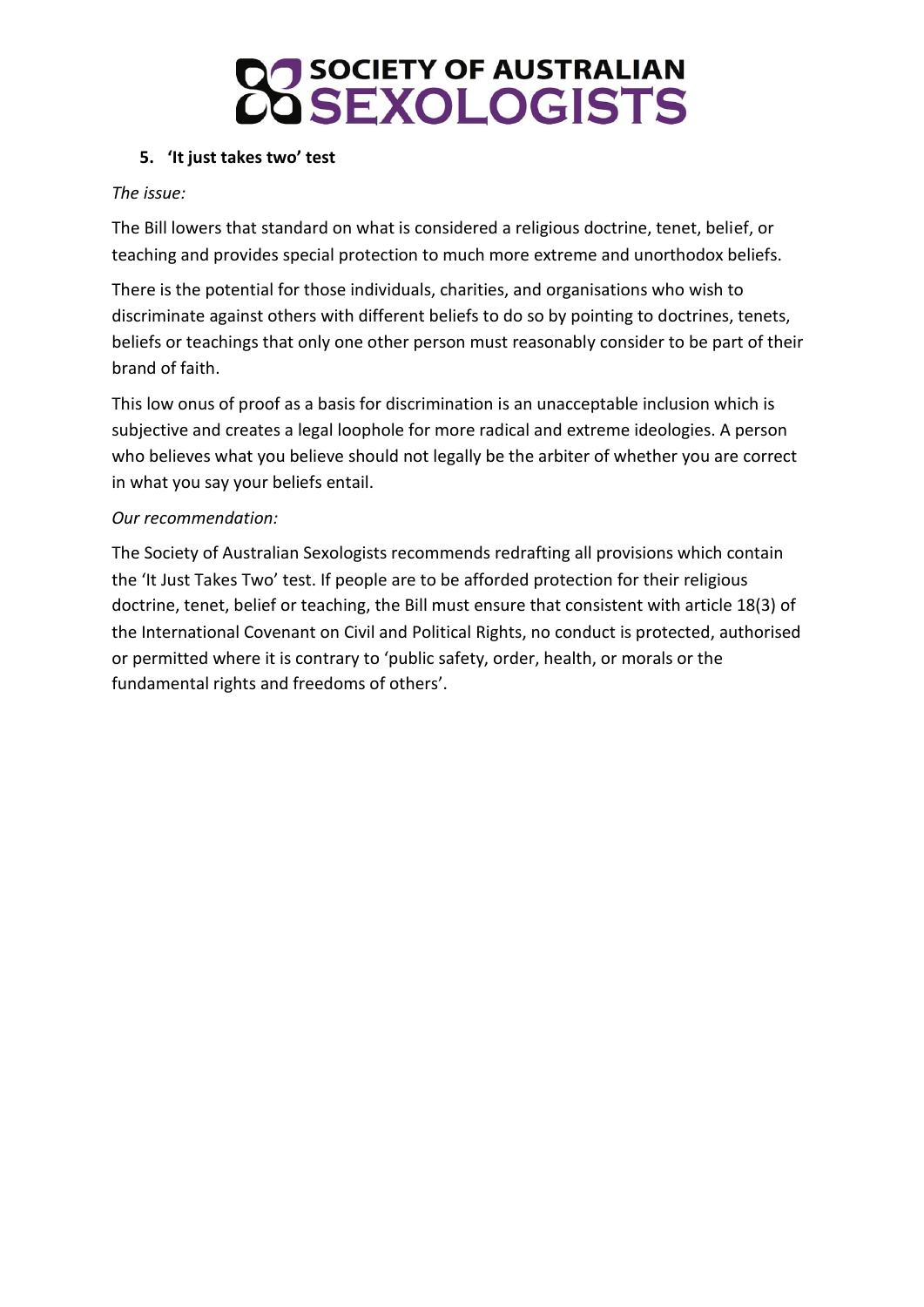### **6. Protecting corporations against discrimination**

### *The issue:*

Corporations will be able to sue goods, services, facilities, accommodation providers, and owners of premises, who deny them service based on their association with religious individuals. These provisions silence the ability of Australians to boycott in protest. This inclusion also creates a double standard as there is no provision for individuals to sue healthcare practitioners who deny them service based on their non-affiliation or affiliations with a different faith group.

### *Our recommendation:*

Human rights law needs to protect all humans. If associates (including business entities, employment relationships and other undefined relationships) are to be protected they should be protected equally including in the Sex Discrimination Act 1984. They should also be limited to natural persons who are spouses or de-facto partners, relatives, carers of the person, or in business, sporting, or recreational relationships with the person.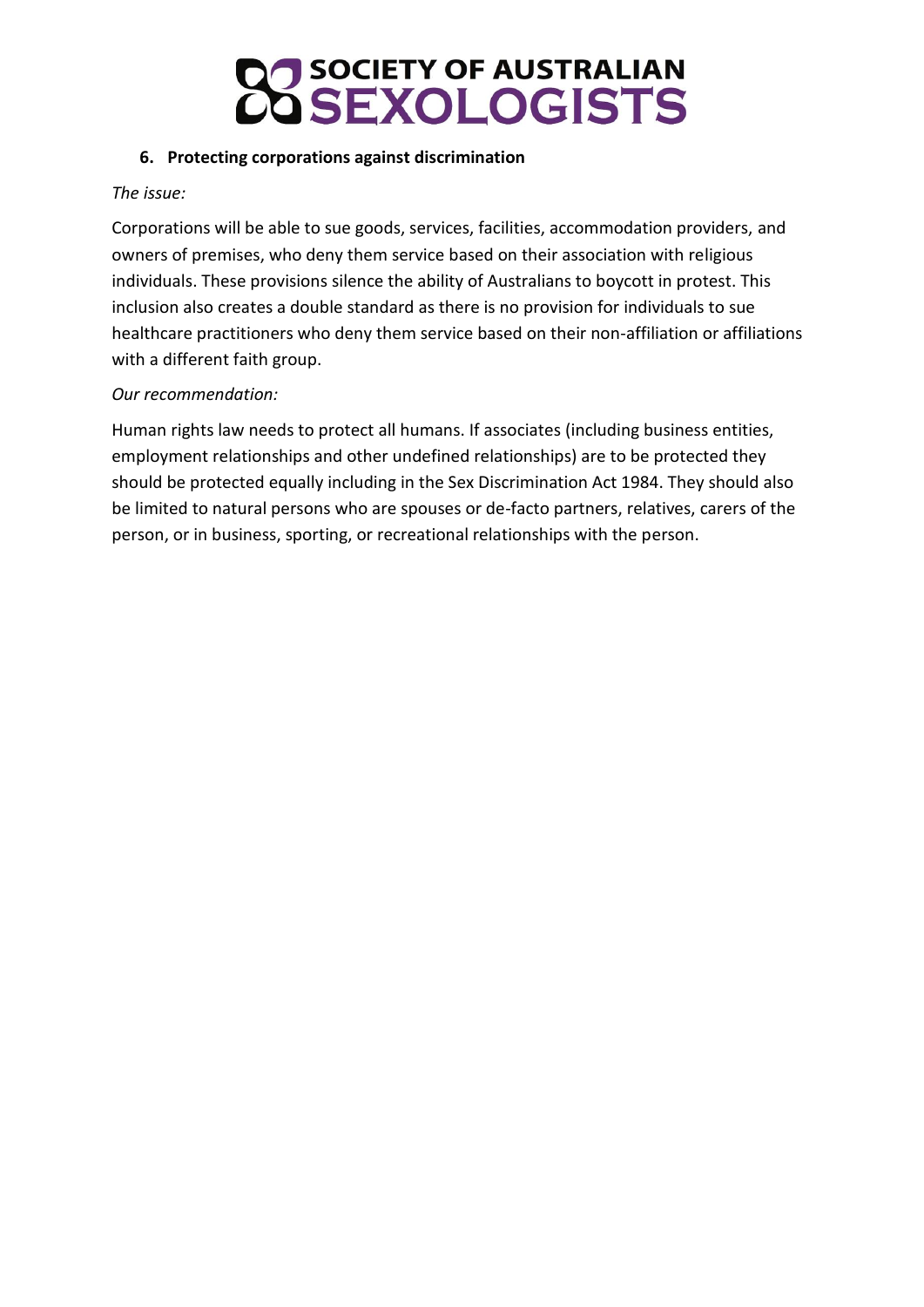

### **7. Overriding laws protecting public order and safety**

### *The issue:*

Street preachers and religious organisations that are denied permits by local government authorities may be able to sue for religious discrimination, even if their religious activities would contravene local by-laws that everyone must comply with.

### *Our recommendation:*

Council by-laws that impermissibly limit any human rights (such as the right to peaceful assembly) should be amended or overridden. It is time for a broader review of laws which discriminate on all prohibited grounds, and greater statutory protections for all human rights, such as equality before the law.